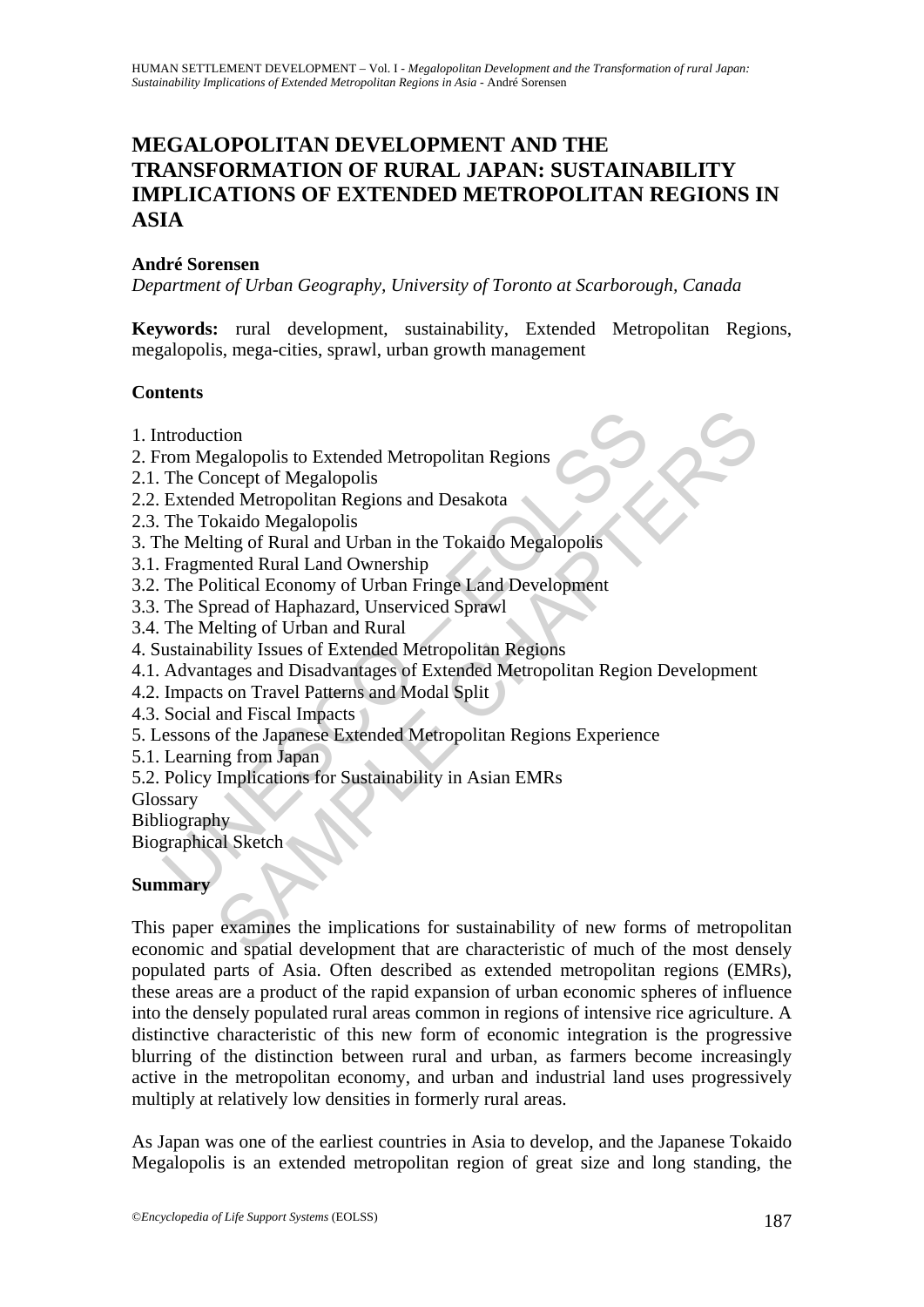distinctive problems inherent in these new forms of spatial development are particularly evident and well documented in Japan. The paper examines the most important implications of Japan's severe problems of urban sprawl, lack of basic urban infrastructure, and degraded urban and rural environments, and explores the policy implications for land management.

It seems clear that the long-term environmental sustainability of metropolitan regions can be seriously compromised by such development patterns, and that protecting open spaces and land for essential public uses is only possible early in the process of development. Even though Japan has become extraordinarily wealthy, it is now less affordable to tackle these serious environmental problems than it was earlier because land prices have risen much faster than either GDP (Gross Domestic Product) or tax revenues. It seems clear that in Asia, where the vast majority of the world's urban growth is expected in coming decades, effective land management regimes will be essential to ensure sustainable long-term patterns of rural and urban development.

# **1. Introduction**

This paper looks at the post-war transformations of rural areas adjacent to the metropolitan areas of central Japan. Drawing on two major strands of thinking about large-scale urbanization, the Megalopolis and Mega-city thinking initiated by Jean Gottmann in 1961, and the extended metropolitan region (EMRs) debates touched off by Terry McGee in 1991, patterns of metropolitan development in central Japan are critically examined, and the sustainability implications for other Asian nations explored.

wth is expected in coming decades, effective land managemer<br>
mitial to ensure sustainable long-term patterns of rural and urban d<br>
antroduction<br>
spaper looks at the post-war transformations of rural area<br>
ropolitan areas o expected in coming decades, effective land management regimes will ensure sustainable long-term patterns of rural and urban development.<br> **Coming the control of the set of control and the post-variant control and the post-**In Asia, the bulk of future urban population growth is expected to occur. For example, the World Bank has estimated that urban population in Asia will increase from 3 108 million in 1990 to 4 889 million in 2025. Accommodating a further 1.7 billion urban dwellers will necessarily result in a vast expansion of urban areas, and as these urban areas are not yet built they hold the greatest potential to affect, for better or worse, longterm patterns of world urbanization. The nature of development patterns in these areas is therefore critical to long-term environmental sustainability of major parts of Asia. Significantly, both the scale of the new extended metropolitan regions in Asia, and their patterns of growth are in important ways qualitatively different from those of the other developed countries. Any insights that may be gained from the case of Japan may therefore be highly valuable.

The question of whether the Japanese experience is relevant to other Asian countries, however, is not simple. It is always important to be extremely cautious in applying one country's experience of urbanization to another, as local conditions and institutional history are important in influencing outcomes. Many of the factors that have been most important in the Japanese case, including the extreme fragmentation of land ownership, the political power of farmers, extremely low tax rates on farm land within urban areas, and the seeming inability to require the provision of basic urban infrastructure as a condition of urban development, may not apply in other Asian countries. As discussed below, however, it seems likely that in many Asian countries some of the basic conditions of settlement prior to urbanization are similar enough for some lessons usefully—if very carefully—to be drawn from the Japanese case.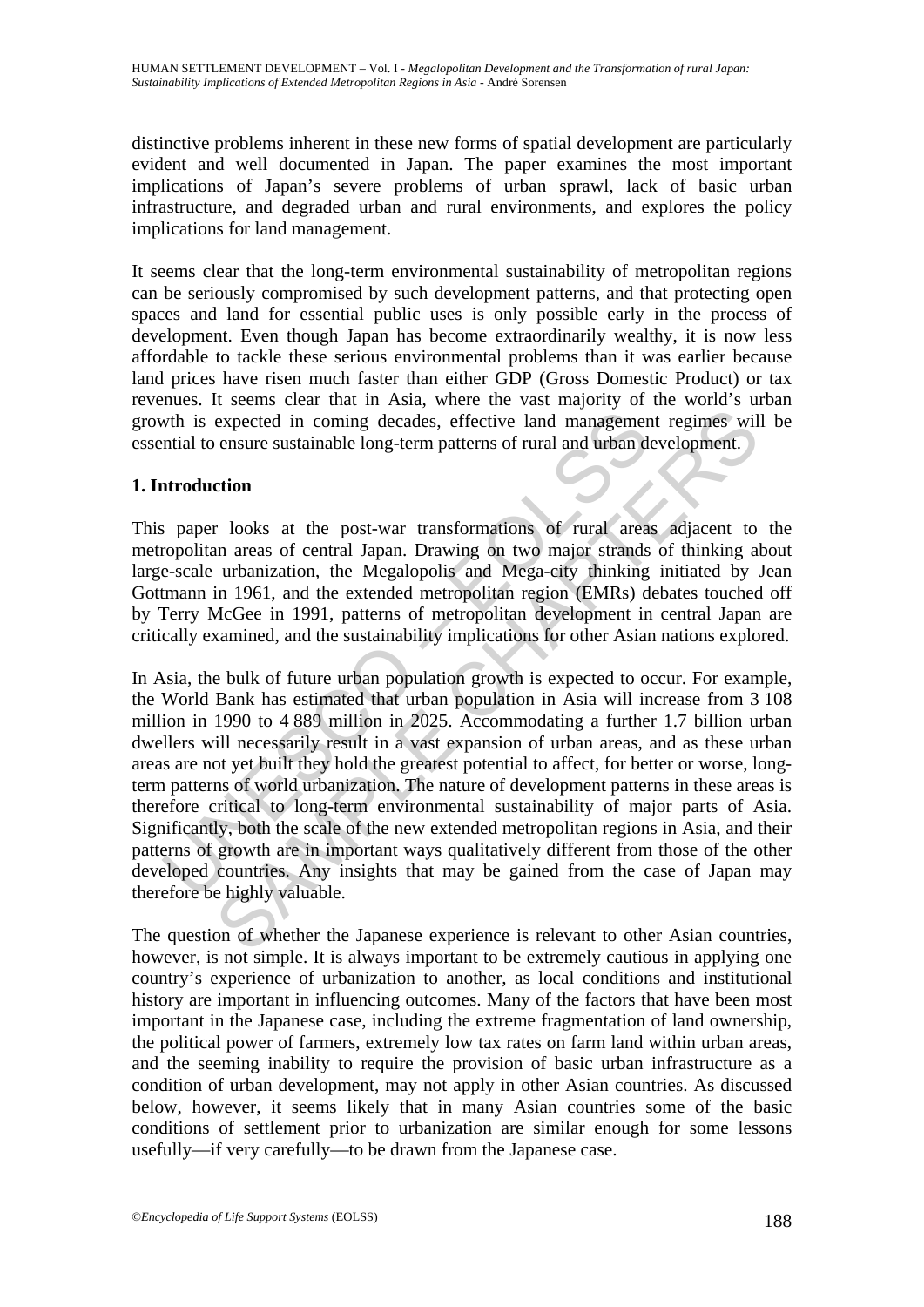The focus here is on the extensive areas that are in proximity to the major metropolitan areas, including much of the central part of the country. More remote areas have a different set of problems related to lack of economic vitality, and population decline as young people move to the cities. These changes can contribute to sustainability where rural areas were overpopulated, and where appropriate policies for restoring forest cover and wildlife habitats, for example, are in place. Such has generally not been the case in Japan, as in the post-war period forest management has consistently meant the replacement of mixed native forests with monocultures of Japanese cedar, prized for its fast growth and clear grain, but ecologically damaging as such plantations support little of the diverse flora and fauna of the native forest cover. The enormous increase in cedar forests in the post-war period has also led to nationwide epidemics of hay fever each summer.

Part two of this selection outlines some of the distinctive features of mega-urban development in Asia, and Part three examines patterns of urban growth in the Tokyo Region, drawing on case study research which examined patterns of land development in the urban/rural fringe of Tokyo during the period of 1968-1992. Part four explores the distinctive challenges for sustainable development posed by EMRs, while Part five draws out the most important implications for sustainability policies in EMRs that may be gleaned from the Japanese case.

# **2. From Megalopolis to Extended Metropolitan Regions**

two of this selection outlines some of the distinctive featurelopment in Asia, and Part three examines patterns of urban groom, drawing on case study research which examined patterns of the urban/rural fringe of Tokyo duri of this selection outlines some of the distinctive features of mega-unt in Asia, and Part three examines patterns of urban growth in the Team<br>m/rural fringe of Tokyo during the period of 1968-1992. Part four expl<br>m/rural f A key aspect defining rural areas is that the main economic base is found in primary occupations, particularly farming, fishing, and forestry. In contemporary developed countries, however, the share of primary industries in national employment is continually shrinking. In the Japanese case, primary industry accounted for 53.8% of national employment in 1920, but only 9.3% in 1985. That reduction is largely a consequence of the migration of the population to cities, but it is also a result of the penetration of the urban economy throughout what are apparently still rural areas. In 1985, for example, some 68% of Japanese farmers throughout the country gained less than half their income from agriculture. The extent of participation in the "urban" economy was even higher in areas adjacent to the great metropolitan areas. In mountainous Japan, where urban and agricultural areas are crowded tightly together on narrow alluvial plains, non-agricultural employment is accessible to most of the population, and the former distinction between urban and rural has lost much of its meaning. The spread of metropolitan economic influence far beyond areas that are identifiably "urban" is not, however, a phenomenon that is restricted only to Japan.

# **2.1. The Concept of Megalopolis**

One of the first thinkers to address the implications of these new patterns of development was the French regional geographer Jean Gottmann, whose seminal study of the "Megalopolis" of the Northeast seaboard of the US, published in 1961, initiated a whole new way of thinking about large-scale urbanization. In Gottmann's view, Megalopolis stood as a prototype of the future of urban civilization because of the vast scale of metropolitan development, and the new patterns of economic and spatial organization that it represented. Gottmann emphasized the ambiguous division between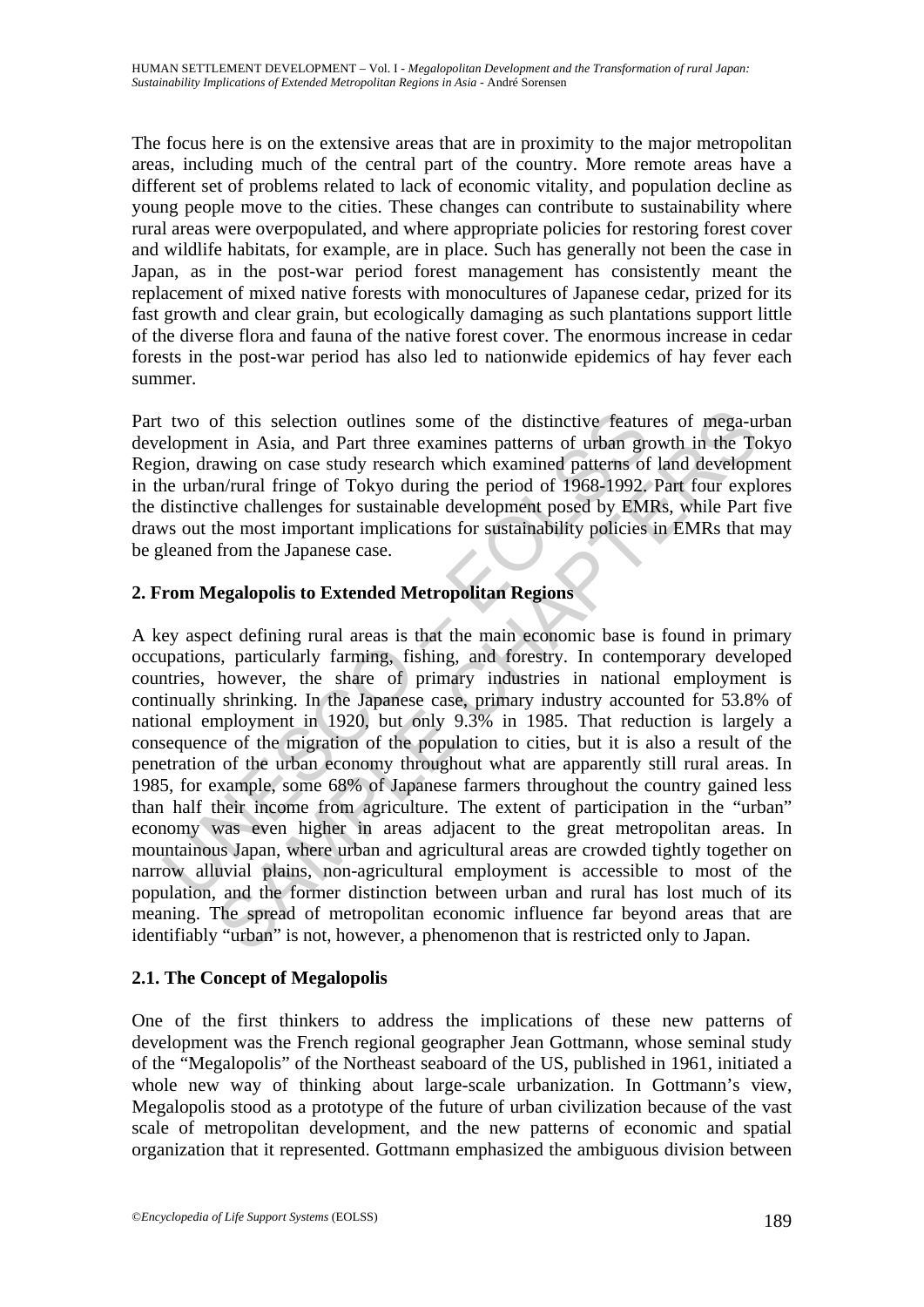rural and urban in Megalopolis, arguing on page five that "the old distinctions between rural and urban do not apply here any more. Even a quick look at the vast area of Megalopolis reveals a revolution in land use. Most of the people living in the so-called rural areas, and still classified as 'rural population' by recent censuses, have very little, if anything, to do with agriculture". Gottmann's analysis was on the whole optimistic, and he was careful to guard against the alarmist view often associated with urbanization on a massive scale. He argued against the description of huge cities as a pathological phenomenon or sickness, suggesting that, on the contrary, in Megalopolis the population was on the average healthier, the consumption of goods higher, and the opportunity for advancement greater than in any other similar sized region of the world.

Gottmann's analysis of the new patterns of metropolitan development found an enthusiastic reception in Japan, where rapid economic growth during the 1950s and 1960s saw the concentration of population and industry in a corridor between Tokyo and Osaka. This area quickly became known as the Tokaido Megalopolis, after the ancient road linking the two cities along the Pacific coast. The Japanese were proud that their own Megalopolis was the biggest and fastest growing of them all, and Gottmann himself was regularly invited to comment on the Japanese government's long-term plans for the management of the megalopolis as it grew to its current size of over 70 million people.

# **2.2. Extended Metropolitan Regions and Desakota**

Os saw the concentration of population and industry in a corrid<br>Osaka. This area quickly became known as the Tokaido Meg<br>ent road linking the two cities along the Pacific coast. The Japane<br>r own Megalopolis was the biggest the concentration of population and industry in a corridor between Tc. This area quickly became known as the Tokaido Megalopolis, after like two cities along the Pacific coast. The Japanese wee proud Megalopolis was the bi In the early 1990s the Canadian geographer Terence McGee drew on Gottmann's megalopolis idea in developing his concepts of Desakota and the extended metropolitan region in Asia, which have since prompted a rapidly expanding literature of their own. The concept of Desakota, a neologism based on the Indonesian words for village, "desa", and town, "kota", was proposed by McGee in 1991 to describe the newly emerging interlocking metropolitan regions of Asia. The fundamental idea is that urbanization in Asia may follow patterns very different from elsewhere because of the pre-urbanization patterns of high density rural settlement resulting from the intensive cultivation of rice which is characteristic of Japan and many other Asian countries. Rice agriculture areas are characterized by gross population densities in rural areas which are, prior to urbanization, often higher than those in fully developed American suburbs, and frequently also contain or are adjacent to the largest urban centers. With economic and technological change these areas are progressively integrated into urban economic networks and emerge as large mega-urban regions. McGee suggested that Desakota zones are regions with an intense mixture of agricultural and nonagricultural activities that stretch along corridors between major cities. Such extended metropolitan regions previously supported dense agricultural populations primarily engaged in wet-rice agriculture. Desakota thus describes a spatial and economic phenomenon whereby urban economic integration and land development occurs over a very large area, as more and more peasant households are integrated into metropolitan economic networks, and urban land uses are spread ever further from the original urban areas.

McGee divides the Desakota regions in Asia into three types based on the level of economic development. Type 1 is that found in South Korea and Japan where Desakota areas typically have a mixture of small farm plots, housing, and industry. Type 1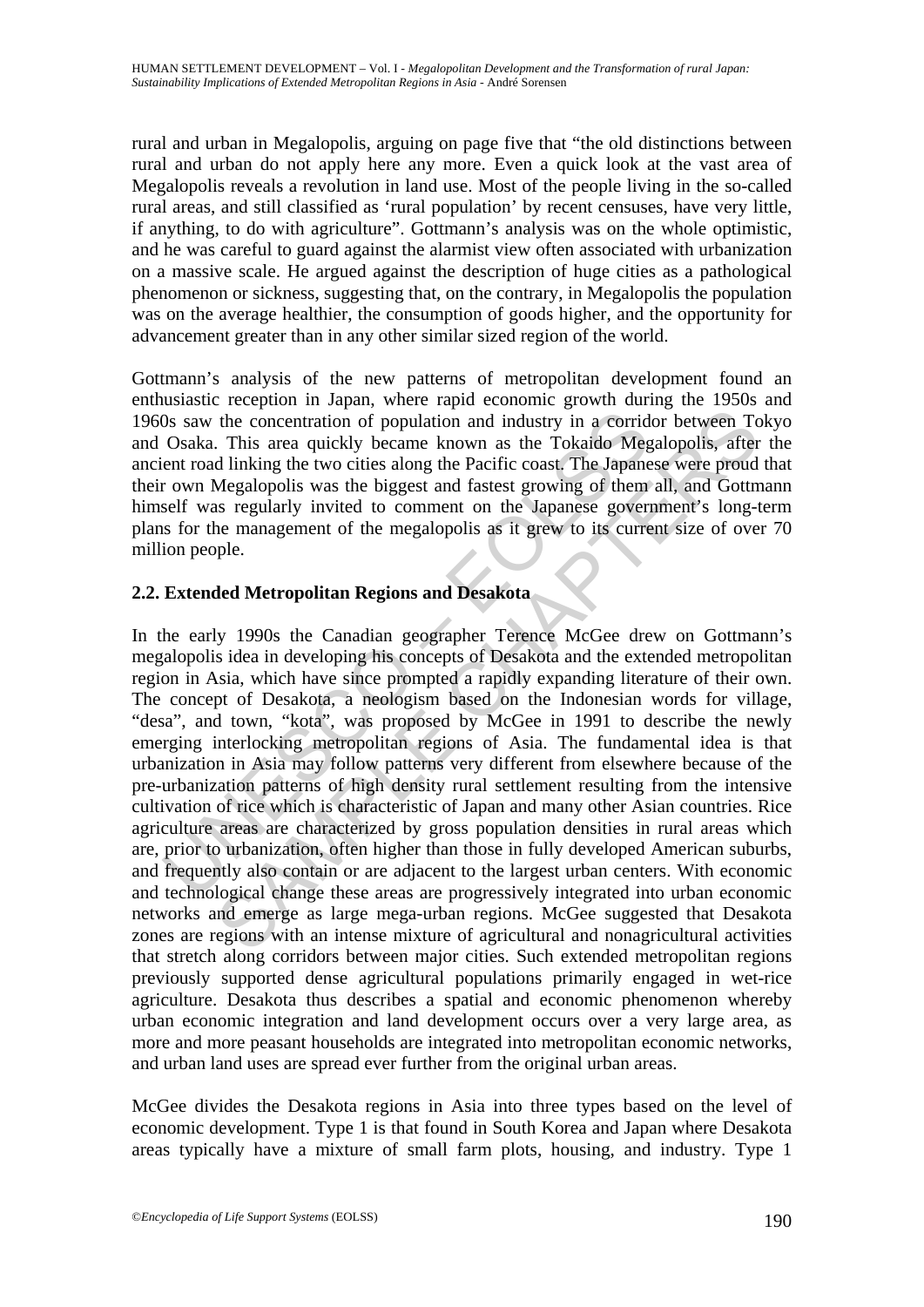Desakota regions are also characterized by rural landscapes in which most economically active work is in nonagricultural activities. Examples of type 2 Desakota can be found in Taiwan's Taipei- Kaosiung corridor, the Calcutta region, and Jabotabek in Java. These are areas which are experiencing rapid economic growth which is concentrated in the urban cores and adjacent regions. Type 3 Desakota is found in Kerala in South India, the Sichuan Basin of central China, and Jogjakarta in Java, and is characterized by slow economic growth, high population growth, surplus labor, and persistent low productivity in both agriculture and non-agriculture. Such Desakota type development commonly takes place over very large areas between and around major metropolitan areas, forming what are now commonly referred to as extended metropolitan regions.

McGee, in common with Gottmann, sees this form of urbanization as a generally positive development. Among the benefits seen to flow from the development of extended metropolitan regions are economic vitality and flexibility, and the reduced pressure of migration towards existing urban centers, as people can participate in the urban economy while remaining in extended family units on the farm. Desakota is therefore seen as both a natural and even inevitable form of urbanization of Asia's high density rural areas, and also as a highly fertile medium for economic growth.

moled metropolitan regions are economic vitality and flexibility<br>sure of migration towards existing urban centers, as people can<br>are conomy while remaining in extended family units on the<br>efore seen as both a natural and e netropolitan regions are economic vitality and flexibility, and the red<br>f migration towards existing urban centers, as people can participate in<br>omony while remaining in extended family units on the fam. Desakot<br>omony whil One part of the agenda of McGee and collaborators has been to challenge the applicability in Asia of the traditional Western dichotomy between rural and urban, and resulting policies designed to keep them separate. Western objections to urban sprawl are seen as primarily a manifestation of a culturally specific preoccupation with a tidy division between rural and urban areas which has no place in the very different Asian context. It seems clear that the positive evaluation of Desakota style urbanization is a powerful challenge to traditional Western notions of the division between rural and urban. McGee's collaborator, Ginsberg, in 1991, described the phenomenon as "the urbanization of the countryside" in which "the distinction between what is thought of as 'urban' and 'rural' has become distinctly blurred". Ginsberg further suggested that without the common Western assumption that urban sprawl is ugly, the arguments against it lose much of their force. As shown below, however, the Japanese case challenges that assertion, as aesthetic issues are not the main problem of sprawl in Japan.

# **2.3. The Tokaido Megalopolis**

In the Japanese case the post-war land reforms transferred ownership of the majority of rice growing land to peasant smallholders, and created a structure of very small farms averaging about 1 hectare in size, which has endured to the present day. Small scale mechanization dramatically reduced the labor required to grow rice, at the same time that rapid economic growth created labor demands which were met, to a significant degree, by the incorporation of a majority of farmers into the urban/industrial economy even while they continued to farm part-time. Thus by 1985 only 14% of Japanese farm households were still farming full-time, 18% were farming part-time with the majority of their income from farming, and 68% were farming part-time with the majority of their income from off-farm sources. This shift in the income packaging strategies of Japanese farmers has had profound consequences for the structure of the rural space economy. It has also transformed the rural landscapes of Japan, as farmers have found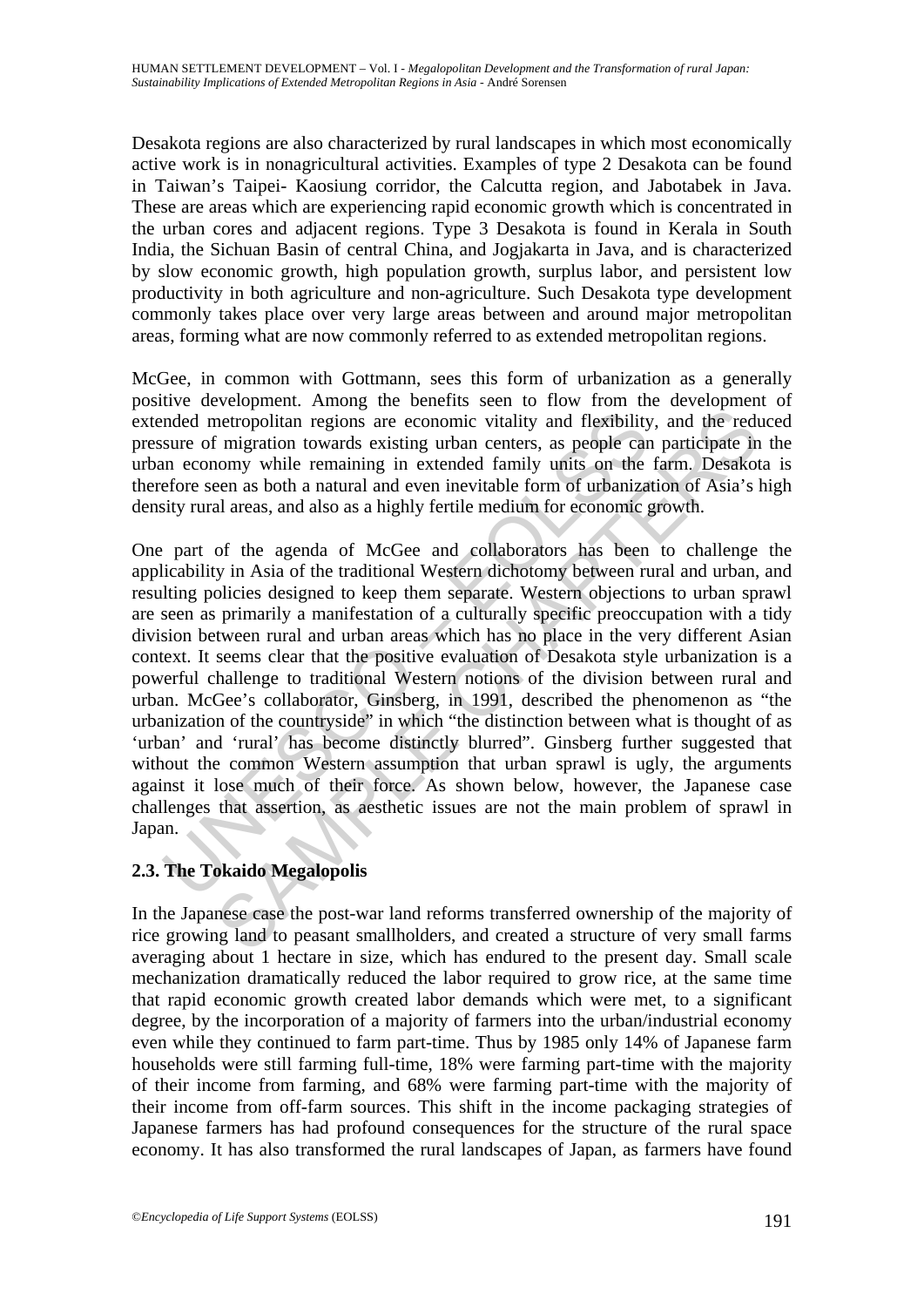such employment only partly by traveling to cities. To a great extent factories and other enterprises have also come to farmers, in search of labor, cheaper land, and less congestion than within built up areas. A result has been that throughout Japan, but particularly in the vast Tokaido Megalopolis that now stretches from Tokyo to Hiroshima, urban industrial, commercial, and residential uses tend to be scattered throughout what had been rural areas as recently as the 1950s. This area, which is now home to more than half the Japanese population, is an extended metropolitan region par excellence and has exhibited many of the characteristic features of such regions, including economic vitality and serious urban problems such as pollution and congestion. Japanese planners have tried to put a positive spin on this form of urban growth, and have labeled these areas "Konjuka" where city and countryside are "melting" into each other.

rems likely that in the short run, up to a certain stage of development will have many advantages, which almost certa dvantages. Chief among these is that households can interessively into the urban economy while maintaini kely that in the short run, up to a certain stage of development, these patt<br>ment will have many advantages, which almost certainly outweigh<br>ges. Chief among these is that households can integrate themes<br>ely into the urban It seems likely that in the short run, up to a certain stage of development, these patterns of development will have many advantages, which almost certainly outweigh the disadvantages. Chief among these is that households can integrate themselves progressively into the urban economy while maintaining their land holding and residence. They thus have land and housing, which provide an important family asset and capital base, and can maintain the link to subsistence food production in times of crisis. By maintaining their residence they also reduce migration-induced housing pressure in the core urban areas. Economic development in the extended metropolitan areas will almost always result in less congestion, at least to a certain stage of urbanization, as gross population densities are lower than in fully built up urban areas. Also, little investment in urban infrastructure is necessary, as traditional rural methods of handling solid and liquid waste can remain viable up to certain levels of density, and much travel is by bicycle and two-stroke motorbikes on the old rural road networks.

In the longer run, and those concerned with sustainability must always be concerned with the longer run, it seems very likely that these extensive, sprawling patterns of urban development do create serious problems. The conventional wisdom of urban and regional planning is that such extensive development will be likely to lead to higher costs for the provision of basic urban infrastructure, greater travel burdens resulting from longer distances traveled, and greater car dependence as a result of low-density development. It is useful to consider the patterns of land development in the semi-rural areas outside of Tokyo for an indication of some of the issues associated with such development patterns.

# **3. The Melting of Rural and Urban in the Tokaido Megalopolis**

The Tokaido Megalopolis, a vast area of urban/industrial sprawl between Tokyo and Hiroshima, and including the three main Japanese metropolitan areas (Tokyo, Osaka and Nagoya) is the central fact of post-war Japanese development. One of the dominant features of growth in this region has been the scattered location of housing and industrial uses throughout what had been densely populated rural areas around and between the metropolitan cores. In other words, the region shows many characteristic features of an extended metropolitan region. This section outlines the main factors that shaped development in this region: the extreme fragmentation of rural land holdings; the continuing importance of farm land owners as land users, developers, and speculators;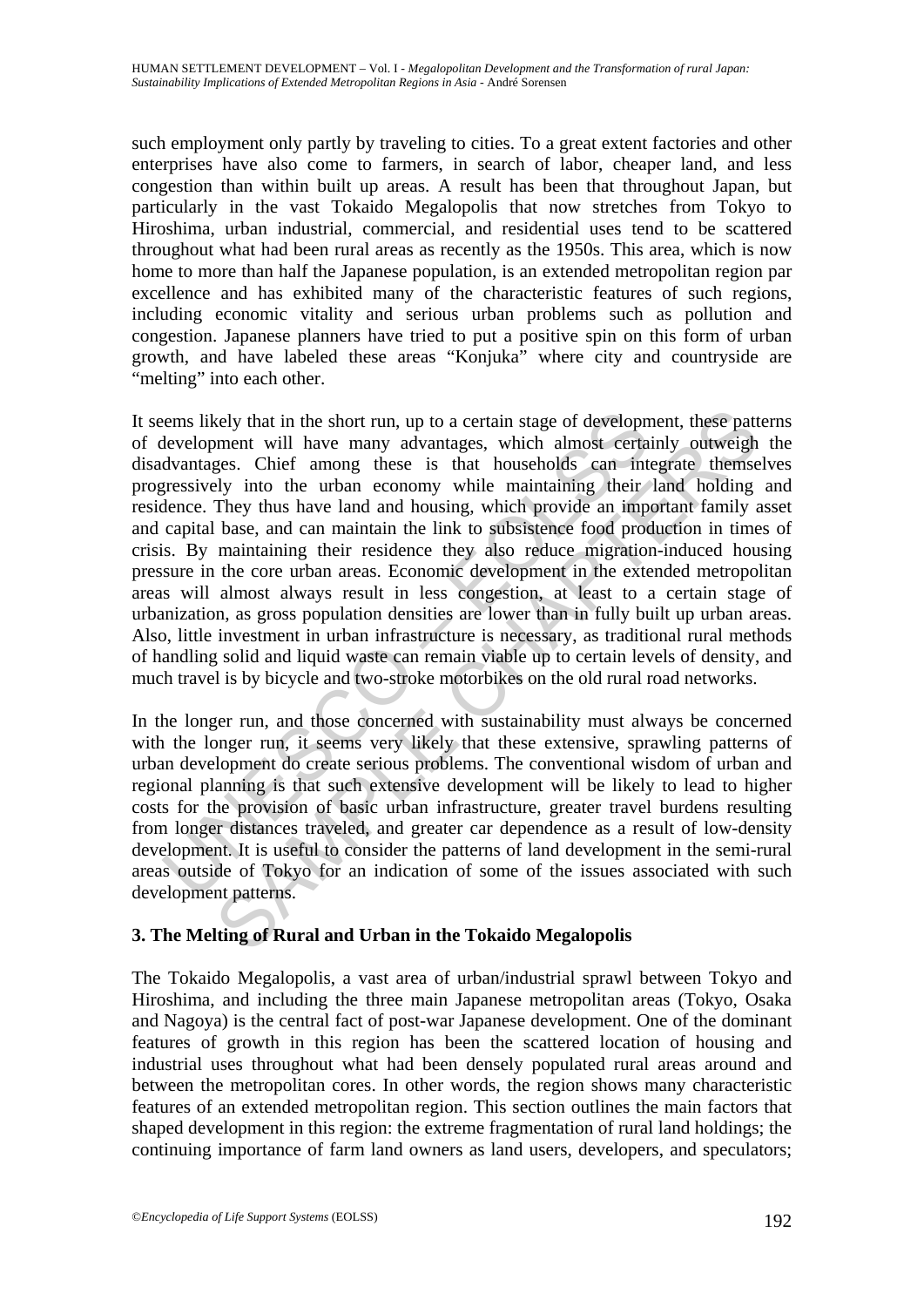and the relative weakness of land development controls. Case study data are then presented showing the development patterns and issues that resulted.

#### **3.1. Fragmented Rural Land Ownership**

the post-World War Two land reform carried out under the direct upation which saw the forced purchase of 1128 000 hectares 000 hectares of dryfield land from 2 341 000 landlords and thus. The reform caused a reduction in t -World War Two land reform carried out under the direction of the Air<br>which saw the forced purchase of 1128 000 hectares of rice land<br>ectrares of dryfield land from 2 341 000 landlords and sale to 4748<br>ectrares, therefore Fragmentation of land holdings is in part a legacy of centuries of intensive cultivation of limited areas of arable land and incipient rural overpopulation in Japan. Over the centuries, rural poverty and frequent subdivision of land holdings led to farm sizes that were barely large enough to support a family. As rice agriculture can support a family on very small plots of land, the average size of a subsistence farm was tiny by Western standards, resulting in relatively high rural population densities in rice growing areas. Similarly high rural population densities are characteristic of many of the other ricegrowing areas of Asia. In Japan rural land fragmentation is also significantly a product of the post-World War Two land reform carried out under the direction of the Allied occupation which saw the forced purchase of 1 128 000 hectares of rice land and 790 000 hectares of dryfield land from 2 341 000 landlords and sale to 4 748 000 tenants. The reform caused a reduction in the number of holdings above 2 hectares, and a significant increase in operated holdings of less than .5 hectares from 33 to 41% of all farms. At the same time there was an increase in the total number of farms from 5.4 million in 1940 to 6.2 million in 1950. Therefore over 2.5 million farms were less than 5000 square miles in size, or smaller than a good sized suburban residential plot in the United States. The haste with which the reform was carried out perpetuated existing fragmentation, as land holdings of individual farmers were not consolidated as part of the process, meaning that family holdings were often composed of many scattered plots. This fragmentation of land holding has persisted, as 2 609 000 out of the total 3 739 000 farm households outside of Hokkaido, or 70%, had holdings of 1.0 hectare or less in 1990.



#### **Bibliography**

- - -

Ginsberg, N. (1991). Extended Metropolitan Regions in Asia: A New Spatial Paradigm. *The Extended Metropolis: Settlement Transition in Asia,* (ed. N. Ginsberg, B. Koppel and T.G. McGee), 27-46. Honolulu: University of Hawaii Press. [This is one of the seminal papers that sparked the debate on EMR type economic and spatial growth].

Gottmann, J. (1961). *Megalopolis: The Urbanized Northeastern Seaboard of the United States.*  Cambridge, MA: MIT Press. [The seminal work that initiated the concept of Megalopolis].

Hanayama, Y. (1986). *Land Markets and Land Policy in a Metropolitan Area: A Case Study of Tokyo.* Boston: Oelgeschlager, Gunn and Hain. [Still one of the most thorough examinations of the special characteristics of Japanese land policy].